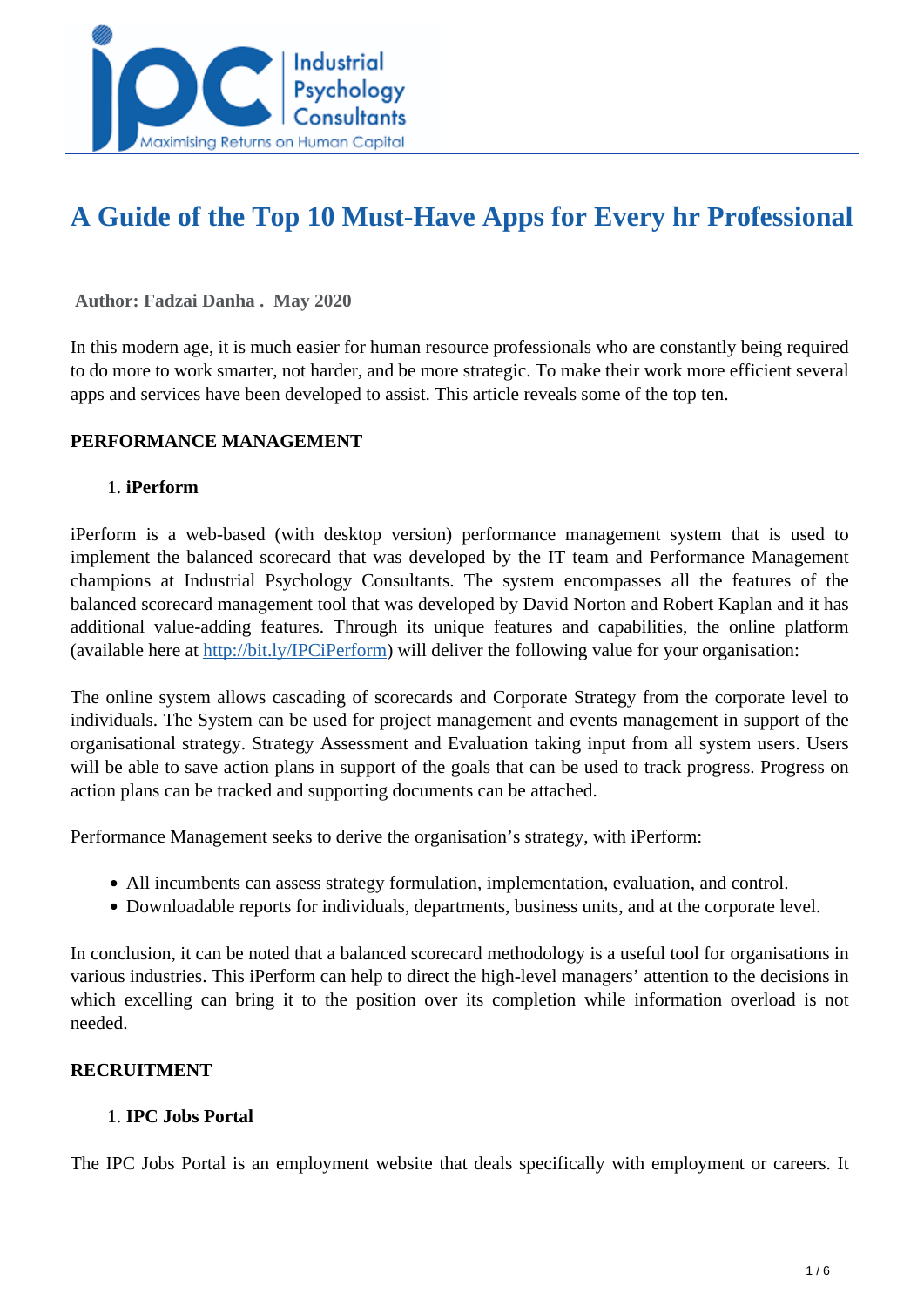

allows employers to post job requirements for a position to be filled and can automatically shortlist candidates who best suit the position. The jobs portal or talent board is a quicker way of talent scouting with social media making it an effective way of sourcing new employees. The IPC Jobs Portal gives you the following advantages:

- It is cost-effective
- New employees can be sourced for immediately since candidates will be applying in realtime
- A bigger audience can be reached including international candidates if they are preferred
- It is easy to use
- The job adverts are dynamic increasing the chances of getting specific types of candidates
- It is flexible and accessible
- It expedites the hiring process

The IPC Jobs Portal is available online at <http://bit.ly/IPCJobsPortal> and job seekers and employers can easily sign in to access the platform. There is a dashboard for clients to view their jobs py progress using the different available recruitment stages which are:

- Receiving Applicants (Open)
- Shortlisting by IPC
- CVs sent to Client
- Shortlisting by Client
- Awaiting Response from Client
- Psychometric Testing
- Interviews
- Offers
- Placement
- Suspended

In conclusion, the IPC Jobs Portal is an easy platform to use to quickly scout for top-quality candidates. The job adverts can be viewed by hundreds of possible candidates allowing you to select from a wider pool of talent.

## **JOB EVALUATION**

#### 1. **IPC Polaris**

The IPC Polaris Job Evaluation platform is an artificial intelligence job grading system covering the entire job evaluation method. It is easily scalable, very fast, engaging, and accurate. Organisations can do both job analysis and job grading in the system with jobs graded using machine learning models. It uses a consistent and systematic approach to determine the relative value of all jobs (not the incumbent) based on their overall contribution to the organisation. By using the IPC Polaris Job Evaluation Platform, the value of each job will be quantified and a proper Grading System will be developed to ensure the internal equity in the organisation. Competency and/or Job Evaluation factors are used in the IPC Polaris Job Evaluation System as per the company's profile and business process. Determining the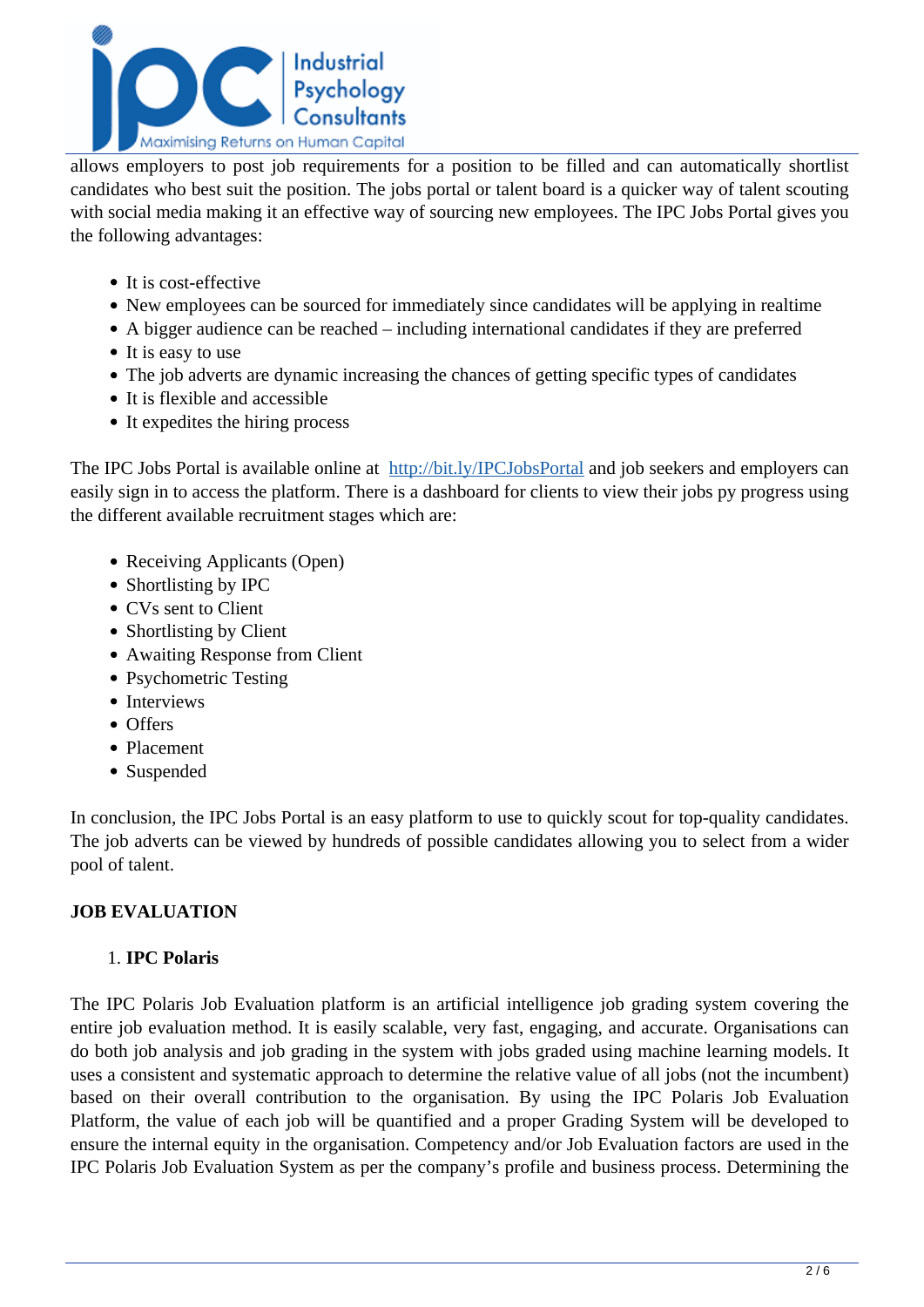

value of each job and mapping the value of all jobs in the organisation will produce a valid grading system that will be linked to other HR systems in the organisation. The application is available online at <http://bit.ly/IPCPolarisJobEvaluationPlatform> 24/7.

The IPC Polaris Job Evaluation platform uses machine learning models to grade the job descriptions with results available in seconds. There are two models for the two grading systems which are:

- Castellion
- Paterson

Results are displayed instantly with the option to print, email, or download the results. There are options provided as shown on the screenshot below to change the grading system and get the results equivalent in the different grading systems. Appeals can also be done in the system with the users giving reasons why they think the grading results are not the appropriate grades for their position.

## **PROJECT MANAGEMENT**

### 1. **Trello**

Trello is a web-based platform to easily analyze and visualize projects at hand. It helps professionals from different departments of the same company collaborate and work flexibly on the same product/material.

This could come very handy to an HR who has to closely monitor the progress of work done by the employees under his charge. This would keep HR managers and the tech guys all on the same page whenever a technical project is in progress.

Trello is well-known for its visual theme and user-friendly display which keeps everything, beginning from a query to a rectified portion of the code, all on the same page and in front of the eyes.

Recently Trello has launched support for third-party integration with tools such as Stack, GitHub, and Salesforce for its paying users. Originally founded by Fog Creek Software in 2011, it is now owned by Atlassian.

## **TIME UTILISATION**

#### 1. **BillQuick**

BillQuick offers flexible time billing and project management solutions in the market. Available as a stand-alone solution, self-hosted, or a cloud service, BillQuick offers comprehensive business accounting, project management, and business intelligence in a system flexible enough to support a variety of industries, including construction, architecture, engineering, accounting, consulting, graphic and interior design and more.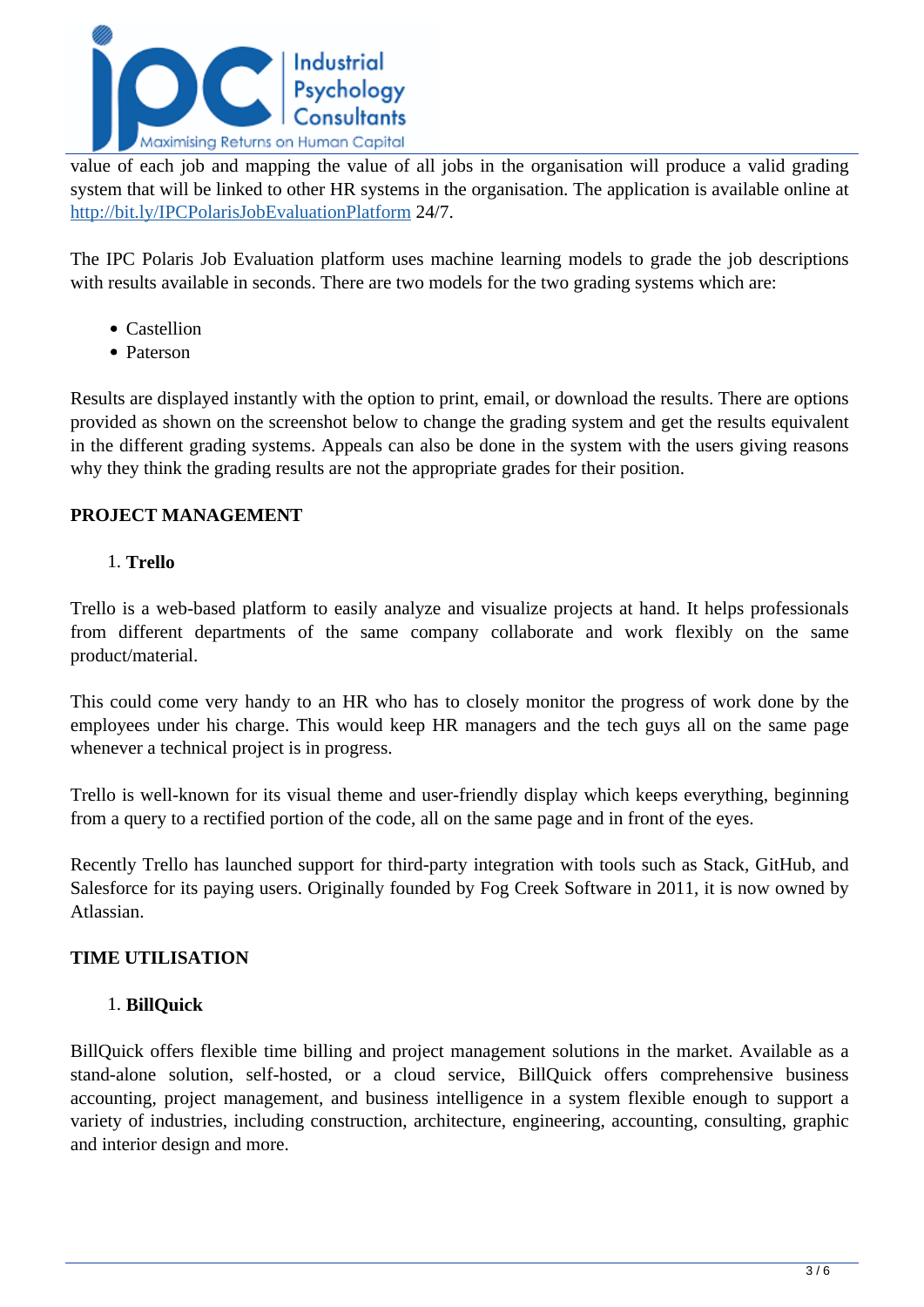

BillQuick helps to increase revenue by reducing business overhead with more accurate time tracking. Users can submit and exchange data via email, hand-held computers, and smartphones. The solution supports various smartphone platforms, including the iPhone, Blackberry, and Android. The solution also comes with over 400 customizable report templates and more than 150 invoicing templates to generate vivid kind of business reports.

BillQuick offers integration with various third-party accounting software. BillQuick has certified partnerships with Microsoft, Intuit, MYOB Australia and others to ensure that businesses can easily extract, customize, and present accurate information. The solution is recommended to businesses that are looking for a professional services solution with built-in accounting and customer management functions.

#### 1. **Rescue Time**

Rescue Time is a time-saving software for those who spend a lot of time on their personal computers and often end up on social websites. Its application gives you access to analyze your doings on a computer at the end of the day and learn from your shortcomings. These daily improvements would eventually help a user spend time more efficiently on a computer.

HR executives, who usually spend much of their time on the web, crawling through sites looking for potential candidates, can make use of this application.

You can monitor the time spent on different categories of websites namely –Communications, Business, News, Social Media, Software Development, Entertainment, etc. Experts have defined it as the musthave application for those who are often distracted and/or want to maintain a healthy work-life balance. Rescue Time gives you an accurate picture of your workday; you can set daily or weekly goals, take action upon reviewing them later if you want.

#### **PRESENTATIONS**

#### 1. **Prezi**

In the HR profession giving a good presentation is one of the tasks that come along with the job role. As you have to give the presentation during campus placement or addressing your employee.

After comparing Google Slideshare, Mighty, Aio remote, Presentation timer pro. We found out as an Hr professional Prezi will do the work for you. Features that catches the eye of any presenter is its userfriendly mobile handling and interaction is an absolute fit for Pitching and addressing the crowd.

Flicking slides during the presentation break the concentration so Prezi comes up with an innovative idea to showcase the case canvas of the whole idea so that you can go through minute details. Prezi gives you a limitless zoomable canvas and the ability to show relationships between the big picture and fine details. The added depth and context makes your message more likely to resonate, motivate, and get remembered,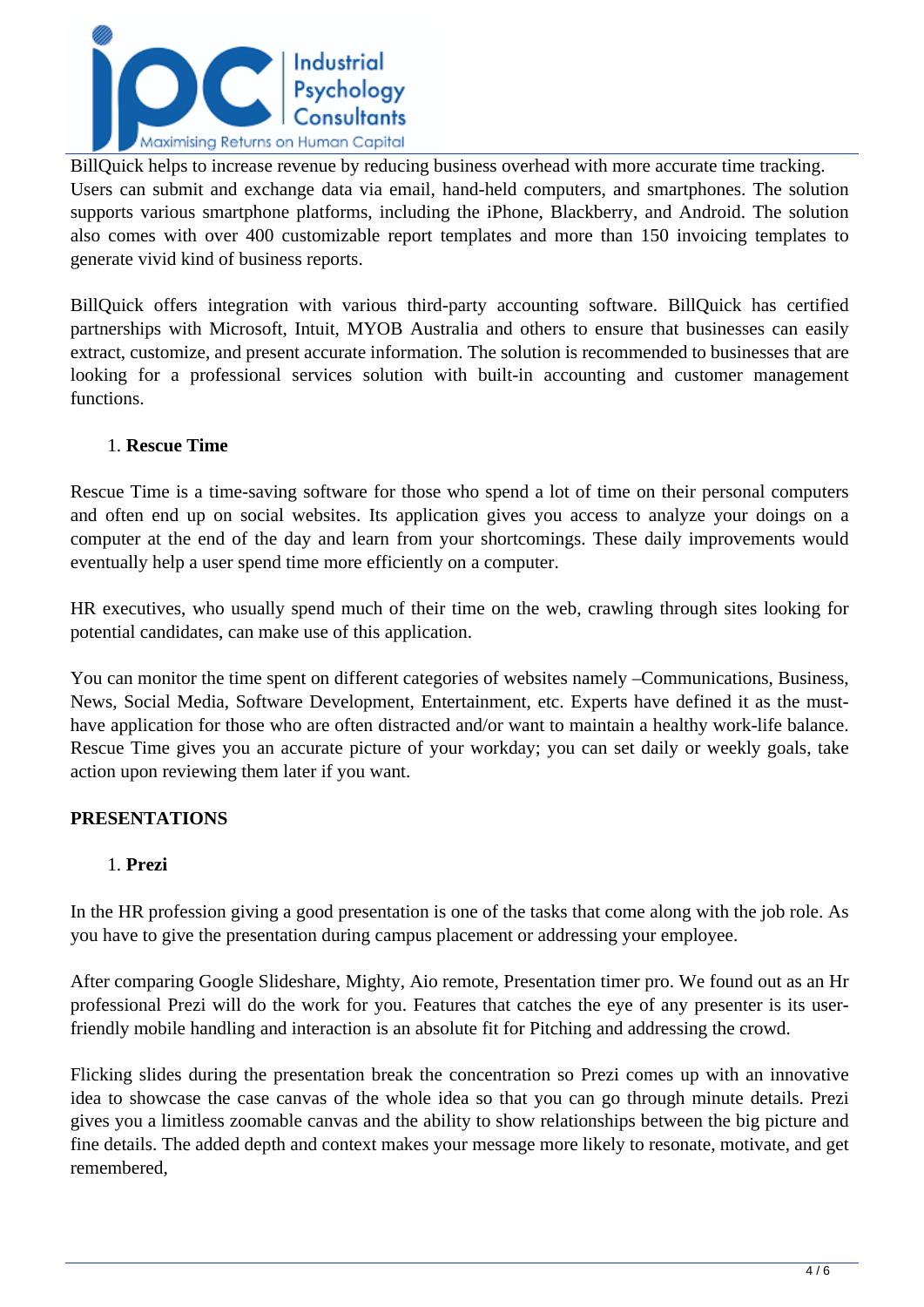

Prezi has a good stock of interactive template ready to use which makes an Hr professional to also make some creative out of box presentation anytime anywhere without the need for graphic designers.

## **COMPETENCY PROFILING**

#### 1. **IPC Competency Profiling Platform**

A Competency Model is a set of key behaviors required for excellent performance in a particular role. Excellent performers on the job demonstrate these behaviors much more consistently than average or poor performers. These characteristics include the key behaviors that primarily drive excellent performance. They are usually presented with a definition and key behavioral indicators. The IPC Competency Profiling platform is available online at <http://bit.ly/IPCCompetencyPlatform>and it was designed and developed using the Greek template competency model framework by Roe. The business case for having the competency model is:

- To translate the organisations' vision and goals into expected employee behaviour;
- To implement more effective and legally defensible recruitment, selection and assessment methods;
- To Identify areas for employee development that are directly linked to desired outcomes and organisational objectives;
- To identify the gap between present skills sets and future requirements;
- To set more effective criteria for developing and evaluating performance;
- To provide a platform for an objective dialogue between managers and their subordinates about performance, development, and career-related issues.

The IPC Competency Profiling dashboard also contains an easily available dashboard to track the current completion of the assessments and competency rakings

The IPC Competency Profiling platform easily gives the job holders access to rank and rate competencies for themselves as well as for other employees they share the job with.

As soon as the competencies are ranked, the system generates reports in real-time based on the responses of the jobholders.

Organisations, today have realised the importance of developing their human resource to gain a competitive advantage. Identifying competencies and developing them is one of the ways followed by these organisations. Linking employee performance objectives to organisation objectives helps to yield good results and competency mapping helps as a catalyst in this process. Companies can use competency mapping for training and development processes, majorly to help identify training needs and the performance gap. Common competencies or the generalised competencies along with the values are incorporated in the induction training itself so the new employee is aware of the competencies essential across the organisation.

## **COMMUNICATION**